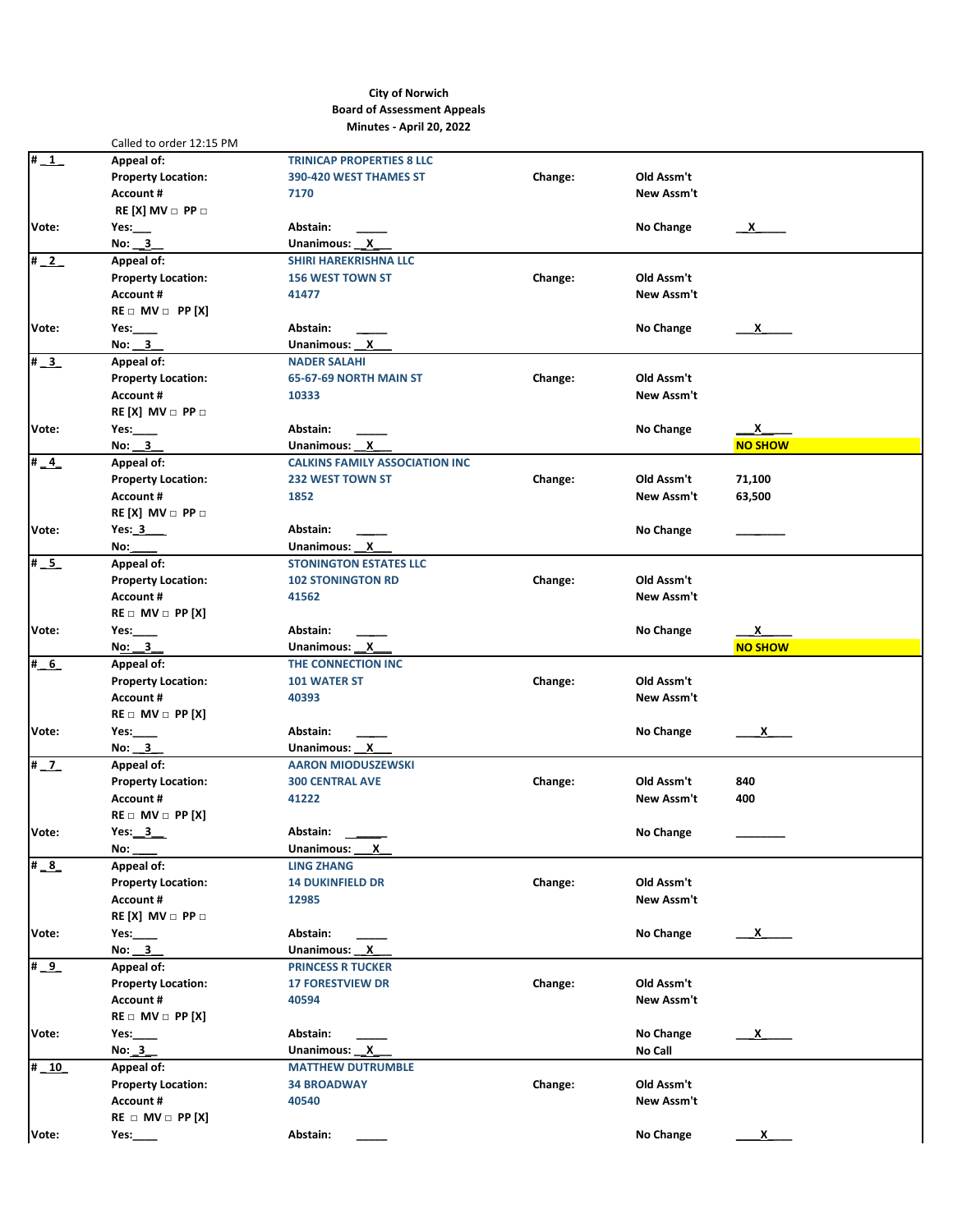|                          | No: 3                            | Unanimous: X                        |         |                  |                                 |
|--------------------------|----------------------------------|-------------------------------------|---------|------------------|---------------------------------|
| $\frac{+}{11}$           | Appeal of:                       | <b>ANGELA &amp; ROBERT WILLSON</b>  |         |                  |                                 |
|                          | <b>Property Location:</b>        | <b>19 GRANDVIEW CT</b>              | Change: | Old Assm't       | 107,500                         |
|                          | <b>Account #</b>                 | 7834                                |         | New Assm't       | 105,400                         |
|                          | $RE[X]$ MV $\Box$ PP $\Box$      |                                     |         |                  |                                 |
|                          |                                  |                                     |         |                  |                                 |
| Vote:                    | Yes: $X$                         | Abstain:                            |         | No Change        |                                 |
|                          | No:                              | Unanimous: X                        |         |                  |                                 |
| $\frac{1}{2}$            | Appeal of:                       | <b>HARRY R JARROW</b>               |         |                  |                                 |
|                          | <b>Property Location:</b>        | <b>366 CENTRAL AVE</b>              | Change: | Old Assm't       | 88,900                          |
|                          | <b>Account #</b>                 | 5868                                |         | New Assm't       | 60,300                          |
|                          | $RE[X]$ MV $\Box$ PP $\Box$      |                                     |         |                  |                                 |
| Vote:                    | Yes: $3$                         | Abstain:                            |         | No Change        |                                 |
|                          | No:                              | Unanimous: X                        |         |                  |                                 |
| $\frac{4}{13}$           | Appeal of:                       | SOUTH KENDALL PROPERTIES INC        |         |                  |                                 |
|                          | <b>Property Location:</b>        | <b>21 SALEM TPKE</b>                | Change: | Old Assm't       |                                 |
|                          | <b>Account #</b>                 | 11080                               |         | New Assm't       |                                 |
|                          | $RE[X]$ MV $\Box$ PP $\Box$      |                                     |         |                  |                                 |
| Vote:                    | Yes: $\_\_\_\_\$                 | Abstain:                            |         | No Change        | <u>x</u>                        |
|                          | No: $3$                          | Unanimous: X                        |         |                  |                                 |
|                          |                                  |                                     |         |                  |                                 |
| # 14                     | Appeal of:                       | <b>IWG II LLC</b>                   |         |                  |                                 |
|                          | <b>Property Location:</b>        | <b>413 PLAIN HILL RD</b>            | Change: | Old Assm't       |                                 |
|                          | <b>Account #</b>                 | 5762                                |         | New Assm't       |                                 |
|                          | $RE[X]$ MV $\Box$ PP $\Box$      |                                     |         |                  |                                 |
| Vote:                    | Yes: $\qquad \qquad$             | Abstain:                            |         | No Change        | $\mathsf{X}$                    |
|                          | No: $3$                          | Unanimous: X                        |         |                  |                                 |
| $\overline{4}$ 15        | Appeal of:                       | YAN HUANG PROPERTIES INVESTMENT LLC |         |                  |                                 |
|                          | <b>Property Location:</b>        | <b>609 WEST MAIN ST</b>             | Change: | Old Assm't       |                                 |
|                          | <b>Account #</b>                 | 12812                               |         | New Assm't       |                                 |
|                          | $RE[X]$ MV $\Box$ PP $\Box$      |                                     |         |                  |                                 |
| Vote:                    | Yes: $\rule{1em}{0.15mm}$        | Abstain:                            |         | No Change        | $\mathsf{x}$                    |
|                          | No: $3$                          | Unanimous: X                        |         |                  |                                 |
| $\frac{16}{16}$          | Appeal of:                       | <b>TRINICAP PROPERTIES 5 LLC</b>    |         |                  |                                 |
|                          |                                  | <b>4 BROADWAY</b>                   | Change: | Old Assm't       |                                 |
|                          | <b>Property Location:</b>        |                                     |         |                  |                                 |
|                          | <b>Account #</b>                 | 41679                               |         | New Assm't       |                                 |
|                          | $RE \square$ MV $\square$ PP [X] |                                     |         |                  |                                 |
| Vote:                    | Yes:                             | Abstain:                            |         | No Change        | <u>x</u>                        |
|                          | No: 3                            | Unanimous: X                        |         |                  | <b>NO SHOW</b>                  |
| $\overline{\text{# }17}$ | Appeal of:                       | <b>SHERI SPEER</b>                  |         |                  |                                 |
|                          | <b>Property Location:</b>        | PO BOX 652/151 TALMAN ST            | Change: | Old Assm't       |                                 |
|                          | <b>Account #</b>                 | 40858/41525                         |         | New Assm't       |                                 |
|                          | $RE \square$ MV $\square$ PP [X] |                                     |         |                  |                                 |
| Vote:                    | Yes:                             | Abstain:                            |         | <b>No Change</b> | <u>х</u>                        |
|                          | No: 3                            | Unanimous: X                        |         |                  |                                 |
| $\frac{18}{16}$          | Appeal of:                       | JCM NORWICH MARINA ACQUISITIONS LLC |         |                  |                                 |
|                          | <b>Property Location:</b>        | <b>150 CHELSEA HARBOR DR</b>        | Change: | Old Assm't       |                                 |
|                          | <b>Account #</b>                 | 8640                                |         | New Assm't       |                                 |
|                          |                                  |                                     |         |                  |                                 |
|                          | $RE[X]$ MV $\Box$ PP $\Box$      |                                     |         |                  |                                 |
| Vote:                    | Yes: $\_\_\_\_\$                 | Abstain:                            |         | No Change        | $\mathbf{x}$                    |
|                          | No: 3                            | Unanimous: X                        |         |                  |                                 |
| $#$ 19                   | Appeal of:                       | JCM NORWICH MARINA ACQUISITIONS LLC |         |                  |                                 |
|                          | <b>Property Location:</b>        | 74-78 WEST MAIN ST                  | Change: | Old Assm't       |                                 |
|                          | <b>Account #</b>                 | 5887                                |         | New Assm't       |                                 |
|                          | $RE[X]$ MV $\Box$ PP $\Box$      |                                     |         |                  |                                 |
| Vote:                    | Yes: $\qquad \qquad$             | Abstain:                            |         | No Change        | $\frac{\mathsf{x}}{\mathsf{y}}$ |
|                          | No: $3$                          | Unanimous: X                        |         |                  |                                 |
| $\frac{1}{4}$ 20         | Appeal of:                       | JCM NORWICH MARINA ACQUISITIONS LLC |         |                  |                                 |
|                          | <b>Property Location:</b>        | <b>38 WEST MAIN ST</b>              | Change: | Old Assm't       |                                 |
|                          | <b>Account #</b>                 | 5888                                |         | New Assm't       |                                 |
|                          | $RE[X]$ MV $\Box$ PP $\Box$      |                                     |         |                  |                                 |
|                          |                                  |                                     |         |                  |                                 |
| Vote:<br>$\frac{1}{21}$  | Yes:                             | Abstain:                            |         | No Change        | $\mathsf{x}$                    |
|                          | No: 3                            | Unanimous: X                        |         |                  |                                 |
|                          | Appeal of:                       | JCM NORWICH MARINA ACQUISITIONS LLC |         |                  |                                 |
|                          | <b>Property Location:</b>        | <b>46 WEST MAIN ST 1</b>            | Change: | Old Assm't       |                                 |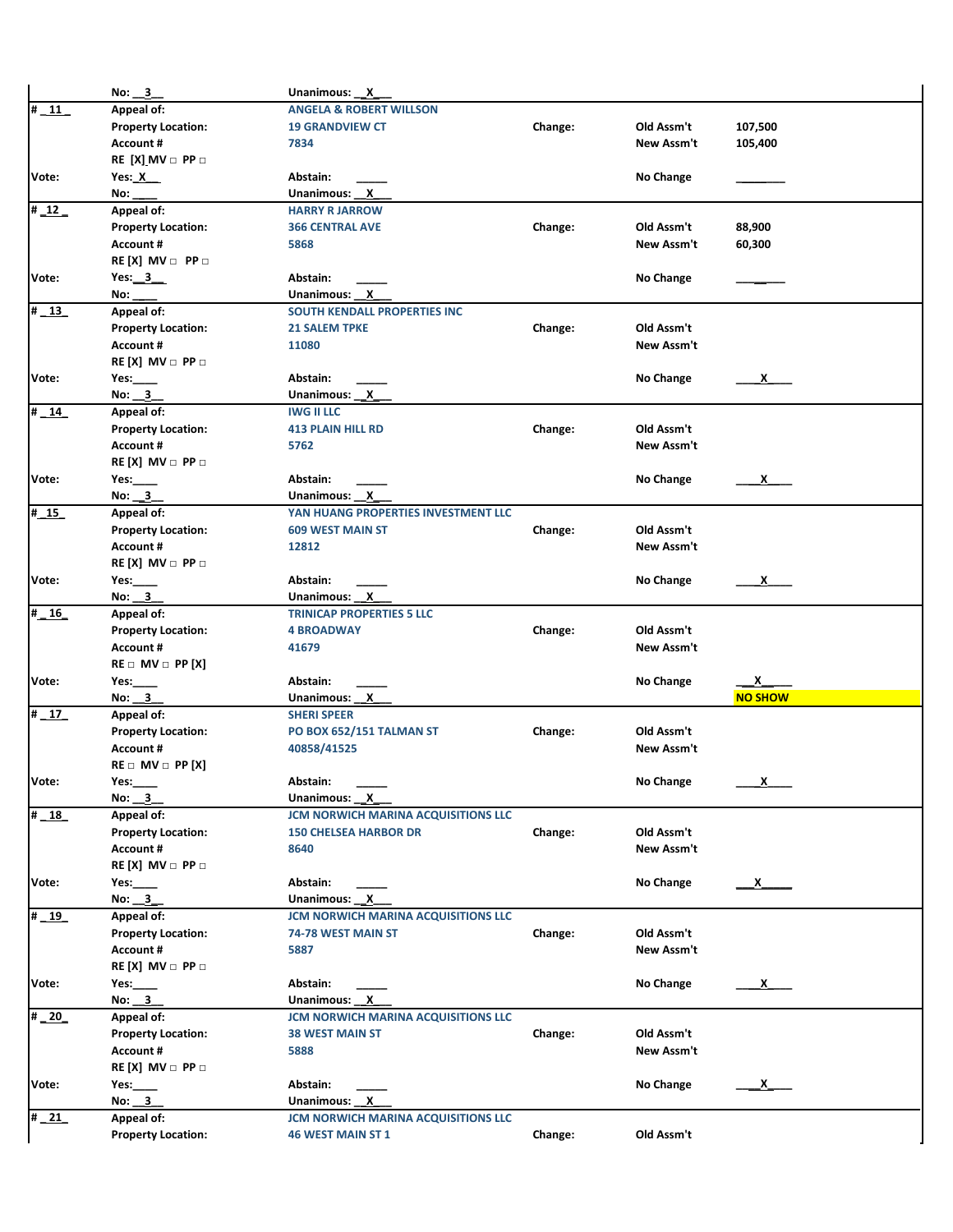|                            | <b>Account #</b>                              | 8641                                 |         | New Assm't       |                |
|----------------------------|-----------------------------------------------|--------------------------------------|---------|------------------|----------------|
|                            | $RE[X]$ MV $\Box$ PP $\Box$                   |                                      |         |                  |                |
| Vote:                      | Yes:                                          | Abstain:                             |         | <b>No Change</b> | x              |
|                            | No: 3                                         | Unanimous: X                         |         |                  |                |
| $\overline{4}$ 22          | Appeal of:                                    | <b>STUDEBAKER HOLDINGS LLC</b>       |         |                  |                |
|                            | <b>Property Location:</b>                     | 207 WEST TOWN ST/14 SYLVIA LN        | Change: | Old Assm't       | 275,800        |
|                            | <b>Account #</b>                              | 8452/8451                            |         | New Assm't       | 234,500        |
|                            | $RE[X]$ MV $\Box$ PP $\Box$                   |                                      |         |                  |                |
| Vote:                      | Yes: $3$                                      | Abstain:                             |         | No Change        |                |
|                            | No:                                           | Unanimous: X                         |         |                  |                |
| #23                        | Appeal of:                                    | <b>HERVIS PROPERTIES LLC</b>         |         |                  |                |
|                            | <b>Property Location:</b>                     | <b>606 WEST MAIN ST</b>              | Change: | Old Assm't       |                |
|                            | <b>Account #</b>                              | 5431                                 |         | New Assm't       |                |
|                            | $RE[X]$ MV $\Box$ PP $\Box$                   |                                      |         |                  |                |
| Vote:                      | Yes: $\_\_\_\_\_\_\$                          | Abstain:                             |         | No Change        | $\mathsf{x}$   |
|                            | No: 3                                         | Unanimous: X                         |         |                  | <b>NO SHOW</b> |
| $\frac{1}{4}$ 24           | Appeal of:                                    | LEE MEMORIAL UNITED METHODIST CHURCH |         |                  |                |
|                            |                                               | <b>294 WASHINGTON ST</b>             | Change: | Old Assm't       |                |
|                            | <b>Property Location:</b><br><b>Account #</b> |                                      |         | New Assm't       |                |
|                            |                                               | 6810                                 |         |                  |                |
|                            | $RE[X]$ MV $\Box$ PP $\Box$                   |                                      |         |                  |                |
| Vote:                      | Yes: $\_\_\_\_\_\$                            | Abstain:                             |         | No Change        | $\mathsf{x}$   |
|                            | No: 3                                         | Unanimous: X                         |         |                  |                |
| $\overline{4}$ 25          | Appeal of:                                    | <b>AJA COLLINS</b>                   |         |                  |                |
|                            | <b>Property Location:</b>                     | <b>172 WASHINGTON ST</b>             | Change: | Old Assm't       | 305,200        |
|                            | <b>Account #</b>                              | 2535                                 |         | New Assm't       | 256,700        |
|                            | $RE[X]$ MV $\Box$ PP $\Box$                   |                                      |         |                  |                |
| Vote:                      | Yes: 3                                        | Abstain:                             |         | No Change        |                |
|                            | No:                                           | Unanimous: X                         |         |                  |                |
| $\overline{\text{#}26}$    | Appeal of:                                    | <b>ASYLUM HOLDINGS LLC</b>           |         |                  |                |
|                            | <b>Property Location:</b>                     | <b>150 OTROBANDO AVE</b>             | Change: | Old Assm't       | 340,100        |
|                            | <b>Account #</b>                              | 590                                  |         | New Assm't       | 291,100        |
|                            | RE [X] MV $\Box$ PP $\Box$                    |                                      |         |                  |                |
| Vote:                      | Yes: $3$                                      | Abstain:                             |         | No Change        |                |
|                            | No:                                           | Unanimous: X                         |         |                  |                |
| $\overline{4}$ 27          | Appeal of:                                    | <b>STEPHEN R SWARTZLANDER</b>        |         |                  |                |
|                            | <b>Property Location:</b>                     | <b>257 BROADWAY</b>                  | Change: | Old Assm't       |                |
|                            | <b>Account #</b>                              | 11432                                |         | New Assm't       |                |
|                            | $RE[X]$ MV $\Box$ PP $\Box$                   |                                      |         |                  |                |
| Vote:                      | Yes: $\_\_\_\_\$                              | Abstain:                             |         | No Change        | x              |
|                            | No: 3                                         | Unanimous: X                         |         |                  |                |
| $\frac{4}{28}$             | Appeal of:                                    | <b>CHRIS LIN</b>                     |         |                  |                |
|                            | <b>Property Location:</b>                     | <b>EMERALD LN</b>                    | Change: | Old Assm't       |                |
|                            | Account #                                     | 40962                                |         | New Assm't       |                |
|                            | $RE \square$ MV $\square$ PP [X]              |                                      |         |                  |                |
|                            |                                               |                                      |         |                  |                |
| Vote:                      | Yes: $\_\_\_\_\$                              | Abstain:                             |         | No Change        | $\mathsf{X}$   |
|                            | No: $3$                                       | Unanimous: X                         |         |                  |                |
| # 29                       | Appeal of:                                    | 146-156 NORWICH LLC                  |         |                  |                |
|                            | <b>Property Location:</b>                     | 146-156 NORWICH AVE                  | Change: | Old Assm't       | 283,100        |
|                            | <b>Account #</b>                              | 25                                   |         | New Assm't       | 155,800        |
|                            | $RE[X]$ MV $\Box$ PP $\Box$                   |                                      |         |                  |                |
| Vote:                      | Yes: $3$                                      | Abstain:                             |         | No Change        |                |
|                            | No:                                           | Unanimous: X                         |         |                  |                |
| $\overline{\textbf{m}}$ 30 | Appeal of:                                    | <b>DAVIS RICHARDSON</b>              |         |                  |                |
|                            | <b>Property Location:</b>                     | <b>57 LAFAYETTE ST</b>               | Change: | Old Assm't       | 233,000        |
|                            | Account #                                     | 6539                                 |         | New Assm't       | 217,100        |
|                            | $RE[X]$ MV $\Box$ PP $\Box$                   |                                      |         |                  |                |
| Vote:                      | Yes: $3$                                      | Abstain:                             |         | No Change        |                |
|                            | No:                                           | Unanimous: X                         |         |                  |                |
|                            |                                               |                                      |         |                  |                |

**The Board adjourned at 3:30 PM**

*Democles Angelopoulos*